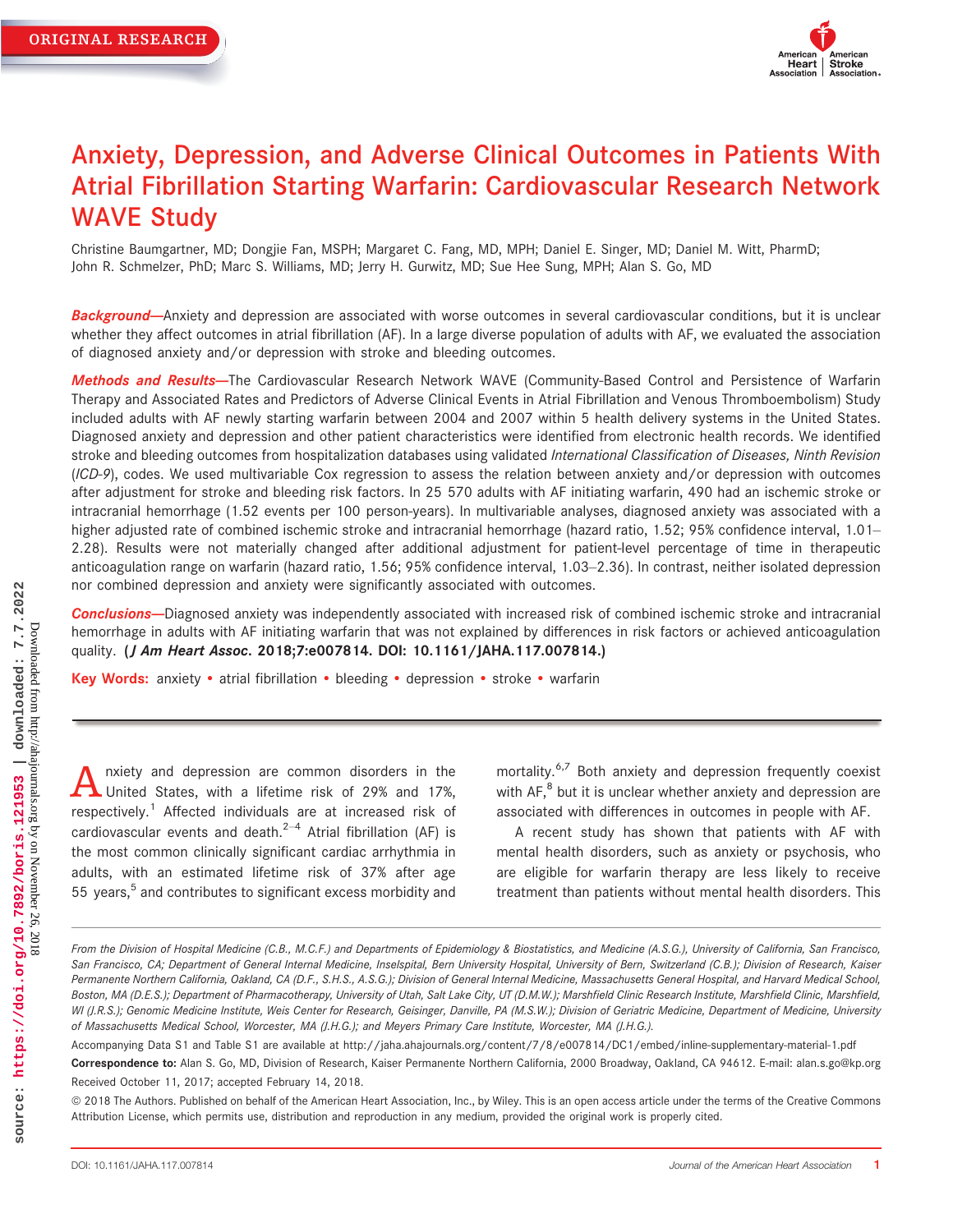# Clinical Perspective

#### What Is New?

- The impact of anxiety and depression diagnoses on adverse outcomes in patients with atrial fibrillation anticoagulated with warfarin is unclear.
- In a large cohort of adults with atrial fibrillation newly starting warfarin, diagnosed anxiety was associated with an increased risk of combined ischemic stroke and intracranial hemorrhage during follow-up, whereas depression or combined depression and anxiety was not.
- This risk increase was not mediated by anticoagulation quality.

#### What Are the Clinical Implications?

- Diagnosed anxiety might be useful for further stratification of stroke and bleeding risk in patients with atrial fibrillation who newly start warfarin.
- Future studies should investigate underlying mechanisms and assess whether different treatment approaches might relate to improved outcomes in these patients.

is possibly because of providers' concerns about noncompliance with a complicated medication regimen, $9$  suggesting an uncertainty among healthcare providers about the risk-benefit profile of warfarin among these patients. Evidence on treatment outcomes related to warfarin in patients with mental health disorders is sparse, and understanding the impact of anxiety and depression on clinical outcomes in patients on anticoagulation treatment is crucial to improve their management by identifying those who might benefit from more intensive monitoring or alternative anticoagulation strategies.

Therefore, we examined the association between diagnosed anxiety or depression with adverse clinical outcomes in adults initiating warfarin therapy for AF.

#### **Methods**

#### Study Design and Setting

The WAVE (Community-Based Control and Persistence of Warfarin Therapy and Associated Rates and Predictors of Adverse Clinical Events in Atrial Fibrillation and Venous Thromboembolism) project in the Cardiovascular Research Network<sup>10</sup> was a retrospective cohort study of adults with AF who were enrolled in 1 of 5 large integrated healthcare systems in the United States: Kaiser Permanente Northern California, which served >3.2 million members in Northern California; Kaiser Permanente Colorado, which served >460 000 members in the metropolitan area of Denver, CO; Geisinger, which served >1 million patients (of whom  $\approx$ 450 000 members were covered by the Geisinger Health Plan) in central and northeast Pennsylvania; Marshfield Clinic, which served >550 000 members in central and northwest Wisconsin; and Harvard Pilgrim, which served >1 million members in New England during the study period. These healthcare systems represent demographically and socioeconomically diverse community-based populations in the specific geographic areas.<sup>11</sup> Research divisions from these healthcare delivery systems each created site-specific virtual data warehouses containing individual patient information from electronic medical records and administrative databases to promote interinstitutional research.<sup>10</sup> The virtual data warehouse was the primary data source for identification of patients and characterization of covariates in our study, and mortality data were obtained from State Death files and the National Death Index.

The study was approved by the institutional review boards of the participating organizations. Because of the nature of the study, a waiver of informed consent was obtained.

If requested, a complete, cleaned, deidentified copy of the data set can be made available through the Cardiovascular Research Network. For information on the data elements, format, and security, see [CVRN.org.](http://CVRN.org) The Cardiovascular Research Network has a standard approach for data sharing that includes review of requests by the project Steering Committee based on the following: (1) high scientific merit; (2) consistency with the overall goals and objectives of the parent study; (3) provision of adequate resources to effectively complete the project, including sufficient budget to cover costs of personnel and data acquisition; (4) the requisite expertise to meet the objectives of the project; and (5) inclusion of the parent study team member(s) as part of the investigative team.

#### Cohort Assembly

Eligible adults had a diagnosis of AF or atrial flutter and were newly initiating warfarin therapy between January 1, 2004, and December 31, 2007. AF diagnoses were based on a primary hospital discharge diagnosis of AF (International Classification of Diseases, Ninth Revision [ICD-9] code 427.31 or 427.32) or ≥2 outpatient diagnoses of AF found in health plan databases. Information on warfarin prescription was obtained from dispensing data found in health plan pharmacy databases. The index date of warfarin therapy was defined as new warfarin dispensing without prior evidence of receiving warfarin within 3 years before the index dispensing date. Time on warfarin was based on the number of days supplied per prescription and intervening international normalized ratio (INR) tests using a previously validated algorithm.<sup>12</sup> We included adults who were ≥21 years at their index warfarin prescription date, had at least 1 outpatient INR measurement after the index date, and had  $\geq$ 12 months of continuous health plan membership and pharmacy drug benefit before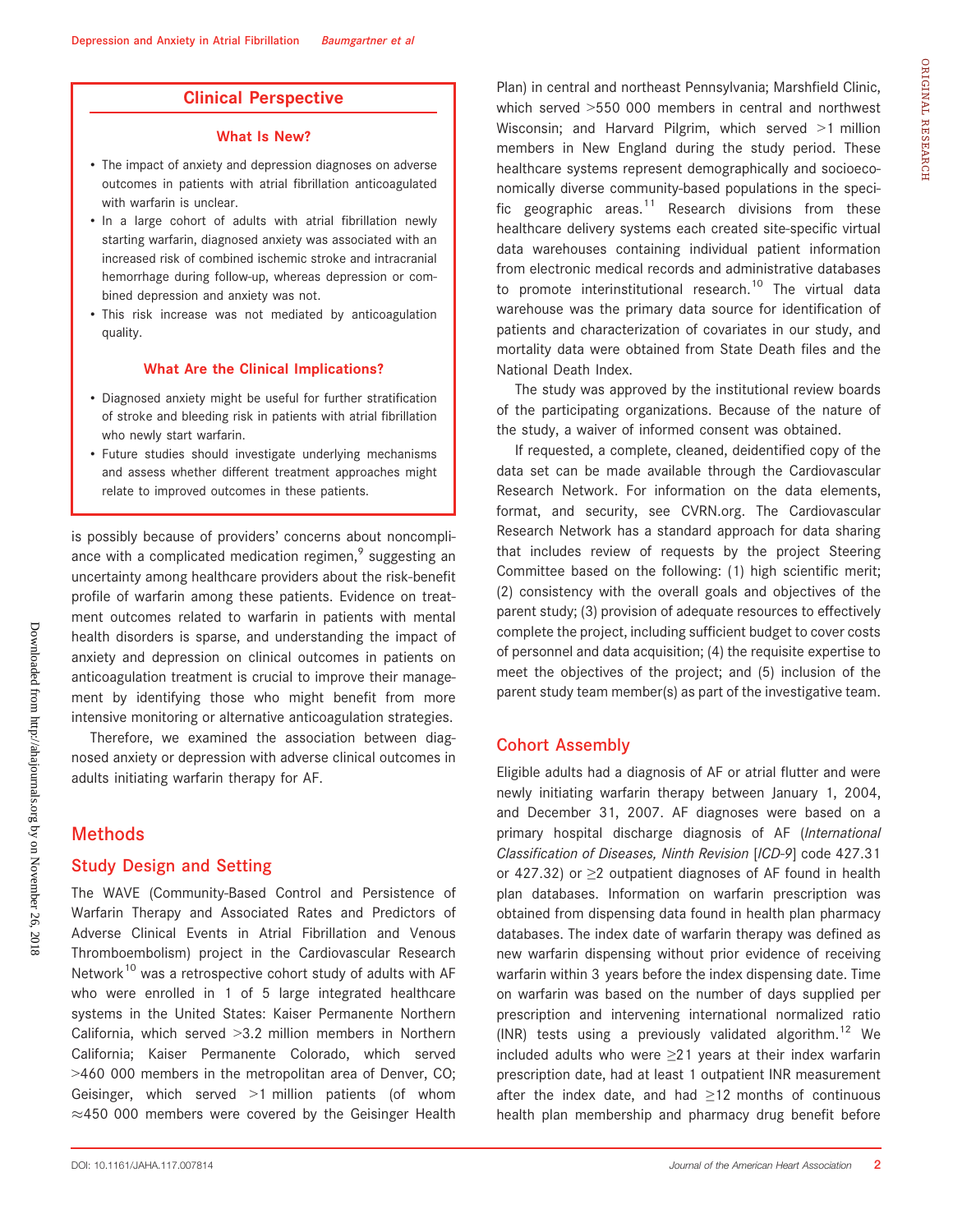study entry to ensure minimum necessary information on patient characteristics. Individuals with any warfarin exposure in the 3 years before study entry were excluded.

# Primary Predictors: Diagnosed Anxiety and/or Depression

We considered anxiety and/or depression diagnoses that were present at entry. Study participants were considered to have prevalent anxiety or depression at baseline if they had  $\geq 2$ outpatient diagnoses within 12 months of each other or 1 inpatient primary diagnosis based on ICD-9 codes found in health plan databases. A diagnosis of anxiety was defined as the presence of any of the following ICD-9 codes: 300.0x, 300.2x, 300.3, 309.20, 309.21, 309.24, and 309.81. A diagnosis of depression was defined as any of the following ICD-9 codes: 296.2x, 296.3x, 296.82, 298.0, 300.4, 301.12, 309.0, 309.1, 309.28, and 311, as has been used in a previous study.<sup>13</sup>

#### **Outcomes**

Follow-up started at the first warfarin dispensing date and ended on the date of an outcome event, withdrawal from the health plan, termination of warfarin use, death not attributable to an outcome event, or end of the study on December 31, 2007, whichever came first. Clinical events potentially related to AF or warfarin treatment were chosen as outcomes. The primary outcome was the rate of combined ischemic stroke and/or intracranial hemorrhage (ICH), the 2 most influential factors driving net clinical benefit of anticoagulation for AF.<sup>14</sup> We also examined as a secondary outcome hospitalizations for extracranial hemorrhage. Clinical outcomes were identified by searching computerized hospitalization and billing databases for relevant ICD-9 codes (Data S1), and only the first event of each type was recorded. The diagnosis of ischemic stroke (ICD-9 code 433.01, 433.11, 433.21, 433.31, 433.81, 433.91, 434.01, 434.11, 434.91, or 436) was based on a relevant code in the primary hospital discharge position and ICH on a primary or secondary hospital discharge diagnosis.10,15 Hospitalizations for extracranial hemorrhage were identified by appropriate ICD-9 codes in the primary position. Because all patients in this cohort were enrolled in healthcare delivery systems, we were able to identify outcomes even when patients presented to institutions outside of the particular healthcare delivery network, because care provided outside of owned facilities is systematically tracked.

#### **Covariates**

We used the virtual data warehouse to obtain information on age, sex, race, relevant medical history, comorbid conditions, and other cardiovascular risk factors at baseline using previously validated approaches based on ICD-9 diagnosis and procedure codes, Current Procedure Terminology procedure codes, laboratory records, and pharmacy records.<sup>15,16</sup>

Anticoagulation quality was defined as the percentage of time in a therapeutic INR range of 2.0 to 3.0. It was calculated as the total time that the patient had an INR between 2.0 and 3.0, estimated using a modified linear interpolation between measured INR points, divided by the total time the patient was on warfarin.<sup>17</sup> Baseline renal function using serum creatinine concentration values was obtained from health system laboratory databases and estimated by the glomerular filtration rate (mL/min per 1.73  $m^2$ ) using the Chronic Kidney Disease Epidemiology Collaboration equation.<sup>18</sup>

We searched health plan pharmacy databases for dispensed prescriptions for anxiolytic medications (buspirone, alprazolam, chlordiazepoxide, clonazepam, clorazepate, diazepam, lorazepam, estazolam, halazepam, oxazepam, prazepam, and quazepam) and antidepressant medications available during the study period (amitriptyline, amoxapine, bupropion, citalopram, clomipramine, desipramine, doxepin, duloxetine, escitalopram, fluoxetine, fluvoxamine, imipramine, maprotiline, mirtazapine, nefazodone, nortriptyline, paroxetine, phenelzine, protriptyline, selegiline, sertraline, tranylcypromine, trazodone, trimipramine, and venlafaxine). We also searched for cardiovascular medications, including angiotensin-converting enzyme inhibitors, aldosterone receptor antagonists,  $\beta$  blockers, digoxin, diuretics, nitrates, and statins.

#### Statistical Analysis

All analyses were performed using SAS statistical software, version 9.3 (Cary, NC). Group differences for baseline characteristics in patients stratified by anxiety and/or depression diagnoses were compared using ANOVA test for continuous variables and the  $\chi^2$  test for categorical variables. Multivariable extended Cox regression models using time-updated covariates were used to assess the relations between diagnosed anxiety and/or depression and incident adverse outcomes, adjusting for patient demographic factors, baseline medical conditions, renal function, and hemoglobin. We then further adjusted the analyses for the percentage of time in therapeutic INR range over each patient's follow-up period, and then performed an analysis adjusting for baseline anxiolytic and antidepressant as well as cardiovascular medication use. To assess whether results applied to the subgroup of patients without prior ischemic stroke, we added a sensitivity analysis restricted to patients without a history of stroke at baseline.

# **Results**

We identified 25 570 eligible adults with diagnosed AF initiating a new course of warfarin therapy (Figure). A total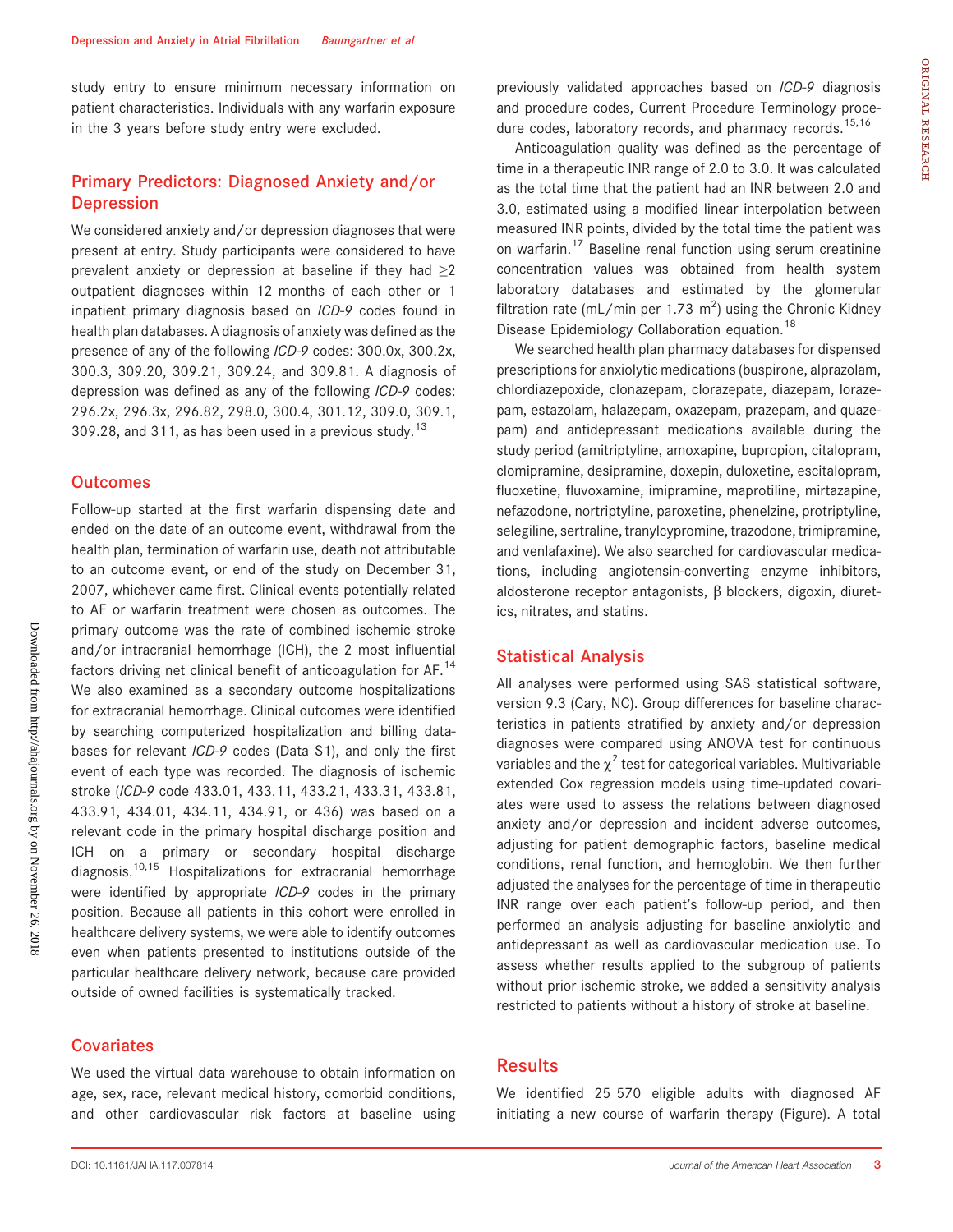

Figure. Selection of the final study population. INR indicates international normalized ratio.

of 897 participants (3.5%) had a diagnosis of anxiety only, 2322 (9.1%) had a diagnosis of depression only, and 904 (3.5%) had combined anxiety and depression (Table 1). Mean age was 72.3 years, and 43.5% were women in the overall cohort. Patients with a combined diagnosis of depression and anxiety were more likely to have a history of myocardial infarction, unstable angina, or percutaneous coronary intervention, whereas those without anxiety or depression were more likely to have diagnosed hypertension, but less likely to be affected by dementia or chronic lung or liver disease compared with the other subgroups. The percentage of time in therapeutic INR range differed among the 4 groups. It was 57% in patients without depression or anxiety and those with anxiety only, whereas it was 52% and 53% in patients with depression and those with combined depression and anxiety, respectively. P value < 0.001; results not shown.

# Diagnosed Anxiety and/or Depression and Combined Ischemic Stroke and ICH

The median follow-up was 339 days (interquartile range, 131– 708 days), with a maximum follow-up of 1460 days. In the overall cohort, 490 (1.9%) experienced an ischemic stroke or ICH event, for a rate of 1.52 events per 100 person-years (Table 2). In multivariable adjusted analyses, diagnosed anxiety was associated with a significantly higher adjusted rate of combined ischemic stroke and ICH (hazard ratio, 1.52; 95% confidence interval, 1.01–2.28), whereas depression was not (Table 3). Additional adjustment for patient-level time in therapeutic INR range did not materially affect the multivariable association between diagnosed anxiety and the risk of combined ischemic stroke and ICH (hazard ratio, 1.56; 95% confidence interval, 1.03–2.36). Further adjustment for the receipt of anxiolytic and antidepressant drugs or cardiovascular drugs did not lead to a meaningful change in the results (Table 3). In a sensitivity analysis with exclusion of patients with a history of ischemic stroke at baseline, a statistically significant association between diagnosed anxiety and combined ischemic stroke and ICH remained (adjusted hazard ratio, 1.56; 95% confidence interval, 1.03–2.36; Table S1).

# Association Between Diagnosed Anxiety and/or Depression and Secondary Outcomes

Crude event rates of individual clinical outcomes are presented in Table 2. Diagnosed anxiety was associated with higher adjusted hazard ratios for ischemic stroke, ICH, and extracranial hemorrhage, but the associations were not statistically significant (Table 4). Neither diagnosed depression alone nor the combination of anxiety and depression was significantly associated with ischemic stroke, ICH, or hospitalization for extracranial hemorrhage (Table 4).

# **Discussion**

In a large, multicenter, community-based cohort of adults newly treated with warfarin for AF, we found that having diagnosed anxiety was associated with an increased risk for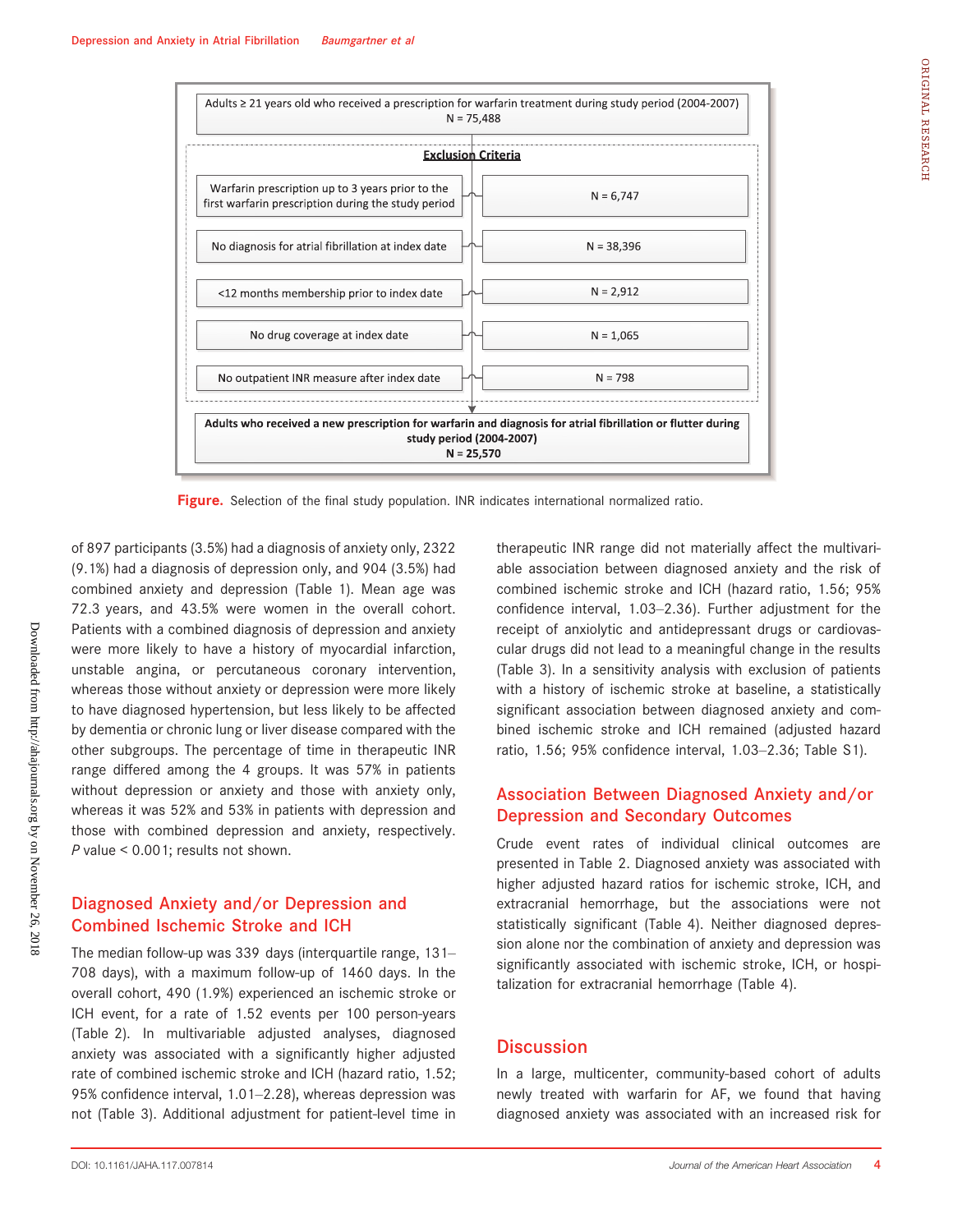#### Table 1. Characteristics of Study Participants at Baseline

| Characteristic                                         | No Anxiety or Depression<br>$(n=21 447)$ | Diagnosed Anxiety<br>Only (n=897) | Diagnosed<br>Depression<br>Only $(n=2322)$ | Diagnosed Anxiety<br>and Depression (n=904) | P Value |
|--------------------------------------------------------|------------------------------------------|-----------------------------------|--------------------------------------------|---------------------------------------------|---------|
| Age, mean (SD), y                                      | 72.3 (11.2)                              | 72.2 (11.5)                       | 72.3 (10.8)                                | 71.3(11.5)                                  | 0.051   |
| Female sex, n (%)                                      | 8711 (40.6)                              | 554 (61.8)                        | 1296 (55.8)                                | 561(62.1)                                   | < 0.001 |
| Race, n (%)                                            |                                          |                                   |                                            |                                             | 0.005   |
| White                                                  | 16 946 (79.0)                            | 727 (81.1)                        | 1930 (83.1)                                | 754 (83.4)                                  |         |
| <b>Black</b>                                           | 988 (4.6)                                | 23(2.6)                           | 90(3.9)                                    | 28(3.1)                                     |         |
| Asian/Pacific Islander                                 | 1556 (7.2)                               | 62 (6.9)                          | 86 (3.7)                                   | 31(3.4)                                     |         |
| Other                                                  | 441 (2.1)                                | 30(5.2)                           | 70(3.0)                                    | 35(3.9)                                     |         |
| Unknown                                                | 1516(7.1)                                | 55(6.1)                           | 146 (6.3)                                  | 56 (6.2)                                    |         |
| Medical history, n (%)                                 |                                          |                                   |                                            |                                             |         |
| Acute myocardial infarction                            | 1141 (5.3)                               | 47 (5.2)                          | 163(7.0)                                   | 68 (7.5)                                    | 0.008   |
| Unstable angina                                        | 771 (3.6)                                | 42 (4.7)                          | 104(4.5)                                   | 49 (5.4)                                    | 0.008   |
| Coronary artery bypass surgery                         | 766 (3.6)                                | 20(2.2)                           | 89 (3.8)                                   | 28(3.1)                                     | 0.47    |
| Percutaneous coronary intervention                     | 808 (3.8)                                | 29(3.2)                           | 100(4.3)                                   | 46(5.1)                                     | 0.048   |
| Ischemic stroke                                        | 1247 (5.8)                               | 50(5.6)                           | 171(7.4)                                   | 65 (7.2)                                    | 0.12    |
| Transient ischemic attack                              | 798 (3.7)                                | 37(4.1)                           | 114(4.9)                                   | 44 (4.9)                                    | 0.12    |
| Other arterial thromboembolic event                    | 188(0.9)                                 | 7(0.8)                            | 30(1.3)                                    | 10(1.1)                                     | 0.55    |
| Intracranial hemorrhage                                | 123(0.6)                                 | 4(0.5)                            | 24(1.0)                                    | 7(0.8)                                      | 0.54    |
| Gastrointestinal hemorrhage                            | 467 (2.2)                                | 28(3.1)                           | 77(3.3)                                    | 30(3.3)                                     | 0.052   |
| Other hospitalized bleed                               | 138(0.6)                                 | 8(0.9)                            | 17(0.7)                                    | 9(1.0)                                      | 0.23    |
| Systemic cancer                                        | 3209 (15.0)                              | 136 (15.2)                        | 397 (17.1)                                 | 132 (14.6)                                  | 0.64    |
| Chronic heart failure                                  | 4896 (22.8)                              | 187 (20.9)                        | 632 (27.2)                                 | 227(25.1)                                   | 0.17    |
| Diabetes mellitus                                      | 5408 (25.2)                              | 195 (21.7)                        | 741 (31.9)                                 | 230 (25.4)                                  | 0.85    |
| Diagnosed hypertension                                 | 8050 (37.5)                              | 302 (33.7)                        | 757 (32.6)                                 | 282 (31.2)                                  | < 0.001 |
| Diagnosed dementia                                     | 651 (3.0)                                | 42 (4.7)                          | 234 (10.1)                                 | 97 (10.7)                                   | < 0.001 |
| Chronic lung disease                                   | 3877 (18.1)                              | 187 (20.9)                        | 533 (23.0)                                 | 198 (21.9)                                  | 0.014   |
| Chronic liver disease                                  | 428 (2.0)                                | 24(2.7)                           | 76 (3.3)                                   | 32(3.5)                                     | 0.005   |
| Dyslipidemia                                           | 7977 (37.2)                              | 324 (36.1)                        | 876 (37.7)                                 | 332 (36.7)                                  | 0.77    |
| Mechanical fall                                        | 349 (1.6)                                | 16(1.8)                           | 86 (3.7)                                   | 37(4.1)                                     | < 0.001 |
| Baseline eGFR (mL/min per 1.73 m <sup>2</sup> ), n (%) |                                          |                                   |                                            |                                             | < 0.001 |
| $\geq 60$                                              | 13 104 (61.1)                            | 594 (66.2)                        | 1419 (61.1)                                | 602 (66.6)                                  |         |
| $30 - 59$                                              | 6766 (31.5)                              | 260 (29.0)                        | 720 (31.0)                                 | 259 (28.7)                                  |         |
| <30 or dialysis                                        | 881 (4.1)                                | 25(2.8)                           | 132(5.7)                                   | 31(3.4)                                     |         |
| eGFR missing                                           | 696 (3.3)                                | 18(2.0)                           | 51(2.2)                                    | 12(1.3)                                     |         |
| Medication history, n (%)                              |                                          |                                   |                                            |                                             |         |
| Antidepressant medication                              | 2321 (10.8)                              | 245 (27.3)                        | 1442 (62.1)                                | 606 (67.0)                                  | < 0.001 |
| Antianxiety medication                                 | 1550 (7.2)                               | 348 (38.8)                        | 361 (15.6)                                 | 388 (42.9)                                  | < 0.001 |

eGFR indicates estimated glomerular filtration rate.

worse outcomes independent of known risk factors and the quality of anticoagulation therapy. In contrast, diagnosed depression was not associated with an increased risk of adverse events in this population.

Other studies have noted that certain mental health conditions are associated with adverse cardiovascular outcomes,4,19,20 but this has only been evaluated in patients with AF in a limited number of studies. A recent retrospective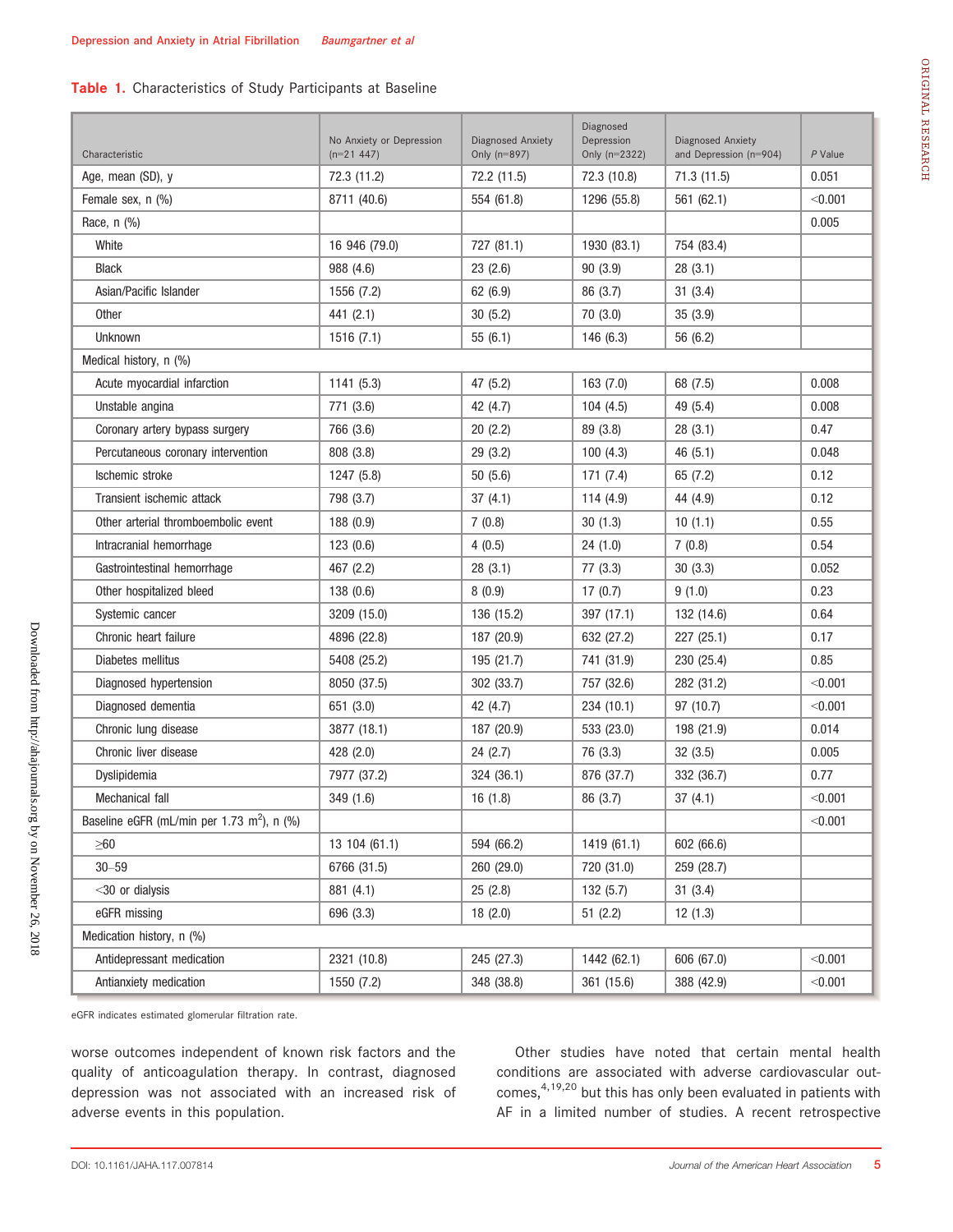| ١ |
|---|
| I |
|   |
|   |
|   |
|   |
|   |
| г |
| ï |
| н |
| 1 |
|   |
|   |
|   |
| г |
|   |
| ١ |
| ۱ |

|                                |             | <b>ICH</b>  | Combined Ischemic Stroke and       | Ischemic Stroke |                                    | <b>ICH</b>     |                                    | Hospitalization for Extracranial<br>Hemorrhage |                                    |
|--------------------------------|-------------|-------------|------------------------------------|-----------------|------------------------------------|----------------|------------------------------------|------------------------------------------------|------------------------------------|
| Mental Health<br>Condition     | People, No. | Events, No. | Event Rate per<br>100 Person-Years | Events, No.     | Event Rate per<br>100 Person-Years | Events,<br>No. | Event Rate per<br>100 Person-Years | Events, No.                                    | Event Rate per<br>100 Person-Years |
| <b>Overall</b>                 | 25 570      | 490         | 1.52                               | 307             | 0.95                               | 205            | 0.63                               | 867                                            | 2.69                               |
| No anxiety, no<br>depression   | 21 447      | 395         | 1.43                               | 247             | 0.89                               | 168            | 0.60                               | 724                                            | 2.63                               |
| Anxiety only                   | 897         | 24          | 2.32                               | 16              | 1.54                               | 10             | 0.96                               | 32                                             | 3.10                               |
| Depression only                | 2322        | 54          | 2.06                               | 30              | 1.14                               | 24             | 0.91                               | 87                                             | 3.31                               |
| Both anxiety and<br>depression | 904         | 17          | 1.74                               | 14              | 1.43                               | 3              | 0.30                               | 24                                             | 2.44                               |

#### Table 2. Crude Outcome Event Rates in Adults on Warfarin for AF

AF indicates atrial fibrillation; and ICH, intracranial hemorrhage.

cohort study among >100 000 patients on warfarin (≥65 000 with AF) from the Veterans Health Administration found that the risk of hemorrhage was slightly higher in those with mental health disorders (such as depression) compared with those without mental health disorders. $2^1$  However, this previous study included only patients who were taking warfarin for at least 6 months and likely represented a selected subset of patients who tolerated anticoagulation better.<sup>22</sup> Another study using data from a Medicaid administrative claims database found an association between any psychiatric illness and an increased risk of thromboembolic and hemorrhagic events among patients with AF on warfarin, but did not specifically examine risk according to type of underlying condition.<sup>23</sup>

The mechanism behind the association of anxiety and adverse outcomes is not clear. In our study, we examined whether the increased risk of adverse events in patients with diagnosed anxiety may have been related to anticoagulation control, which is potentially modifiable. Anticoagulation quality depends on multiple factors, including age, sex, the targeted INR, $^{24}$  the frequency of INR monitoring, $^{25}$  medication adherence, $26$  diet, comorbidities, $24$  and drug-drug interactions<sup>27</sup>; some of these factors may be negatively affected by mental health disorders.<sup>28-30</sup> However, adjustment for patient-level time in therapeutic INR range did not materially affect the strength of association for anxiety and outcomes. Information on certain behavioral factors (eg, smoking and physical inactivity) $31$  that may potentially confound the relationship between anxiety and outcomes was not consistently available and, thus, could not be analyzed. An intriguing avenue of further investigation may be how anxiety-related stress can lead to alterations in hemostasis. $32,33$  Autonomic arousal in the context of anxiety may result in physiologic changes, such as an increase in blood pressure, $34$  that are associated with the risk of both ischemic stroke and intracranial bleeding events.

We did not find a significant association between depression and adverse events in AF. Depression has been extensively studied as an independent risk factor for health outcomes, including cardiovascular disease and death,<sup>2,3,35</sup>

Table 3. Serial Multivariable Analyses for the Association Between Anxiety and/or Depression and the Risk of Combined Ischemic Stroke and ICH in Adults With AF Initiating Warfarin Therapy

| Mental Health Condition     | Adjusted HR (95% CI)* | HR Additionally Adjusted<br>for TTR (95% CI) | HR Additionally Adjusted<br>for Use of Anxiolytic and<br>Antidepressant Drugs (95% CI) <sup>†</sup> | HR Additionally Adjusted<br>for Use of Cardiac Drugs (95% CI) <sup>T</sup> |
|-----------------------------|-----------------------|----------------------------------------------|-----------------------------------------------------------------------------------------------------|----------------------------------------------------------------------------|
| No anxiety, no depression   | Reference             | Reference                                    | Reference                                                                                           | Reference                                                                  |
| Anxiety only                | 1.52 (1.01–2.28)      | 1.56 (1.03–2.36)                             | $1.57(1.01 - 2.43)$                                                                                 | $1.54(0.99 - 2.38)$                                                        |
| Depression only             | 1.20 (0.89–1.61)      | 1.14 (0.85–1.53)                             | $1.07(0.78 - 1.48)$                                                                                 | $1.08(0.78 - 1.49)$                                                        |
| Both anxiety and depression | $0.93(0.63 - 1.70)$   | $0.98(0.60 - 1.61)$                          | $0.95(0.58 - 1.59)$                                                                                 | $0.96(0.57 - 1.61)$                                                        |

AF indicates atrial fibrillation; CI, confidence interval; HR, hazard ratio; ICH, intracranial hemorrhage; and TTR, percentage of time in therapeutic international normalized ratio range. \*Adjusted by patient sex, baseline age, race, renal function, hemoglobin level, history of cancer, ischemic and hemorrhagic stroke, acute myocardial infarction, unstable angina, coronary artery bypass surgery, percutaneous coronary intervention, transient ischemic attack, intracranial hemorrhage, gastrointestinal bleeding, other major bleeding, other thromboembolic event, chronic heart failure, dementia, lung disease, liver disease, dyslipidemia, hypertension, mechanical fall, and diabetes mellitus.

† Adding baseline use of anxiolytic and antidepressant medications. Baseline definition is for drug prescribed 120 days before the index or at index date.

‡ Adding baseline cardiac drug use, including angiotensin-converting enzyme inhibitors, aldosterone receptor antagonists, b blockers, digoxin, diuretics, nitrates, and statins. Baseline definition is for drug prescribed 120 days before the index until 90 days after index.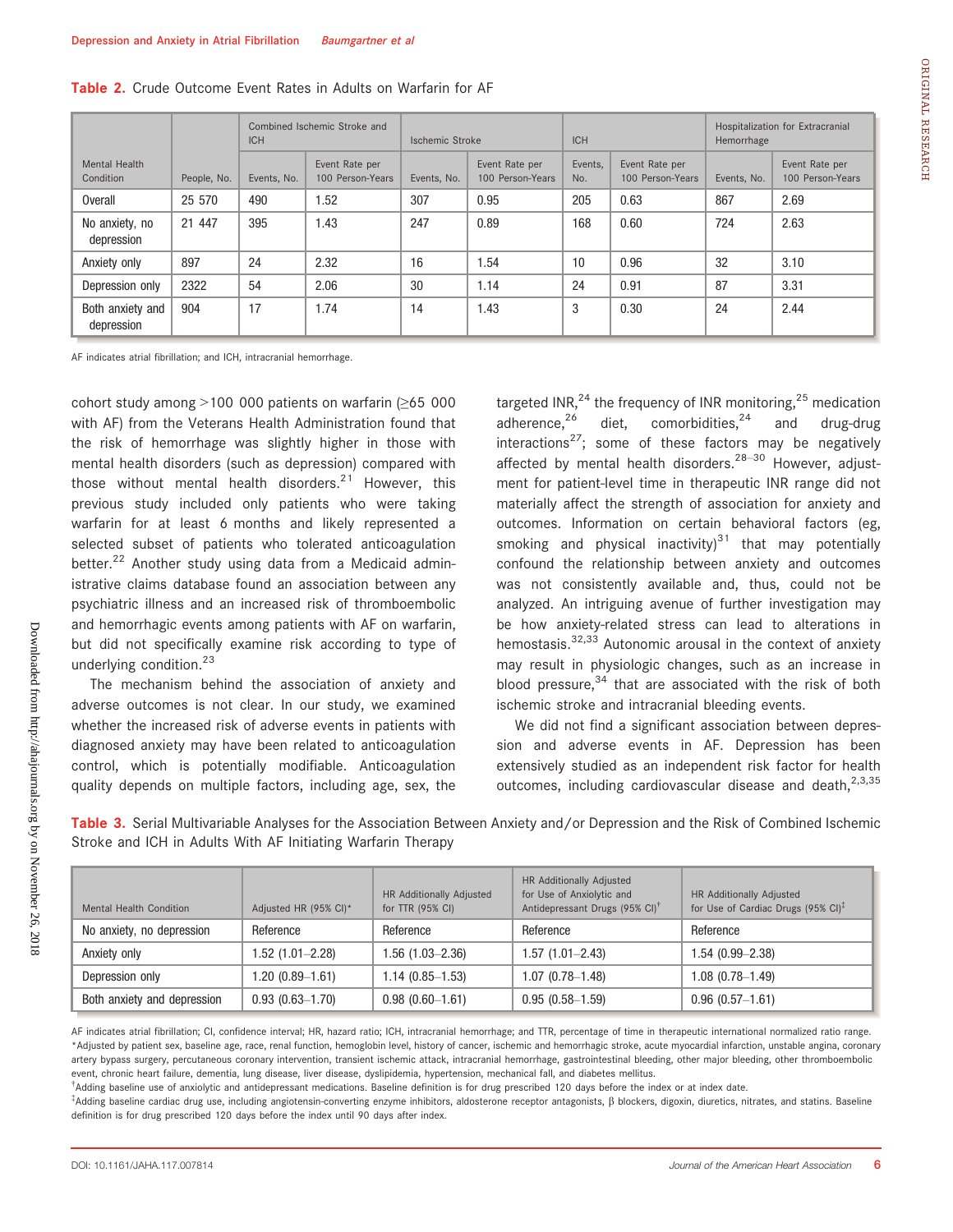|                           | Adjusted HR (95% CI)* |                  |                                             |  |
|---------------------------|-----------------------|------------------|---------------------------------------------|--|
| Mental Health Condition   | Ischemic Stroke       | <b>ICH</b>       | Hospitalization for Extracranial Hemorrhage |  |
| No anxiety, no depression | Reference             | Reference        | Reference                                   |  |
| Anxiety only              | 1.59 (0.95—2.65)      | 1.63 (0.85–3.12) | 1.17 (0.80–1.72)                            |  |

Table 4. Anxiety and/or Depression and the Risk of Ischemic Stroke, ICH, or Hospitalization for Extracranial Hemorrhage in Adults on Warfarin for AF

AF indicates atrial fibrillation; CI, confidence interval; HR, hazard ratio; and ICH, intracranial hemorrhage.

Depression only 0.96 (0.65–1.41) 1.32 (0.84–2.06) 0.99 (0.78–1.27) Both anxiety and depression 1.16 (0.66–2.03) 0.47 (0.15–1.47) 0.80 (0.52–1.25)

\*Adjusted for patient sex, baseline age, race, renal function, hemoglobin level, percentage of time in therapeutic international normalized ratio range, history of cancer, ischemic and hemorrhagic stroke, acute myocardial infarction, unstable angina, coronary artery bypass surgery, percutaneous coronary intervention, transient ischemic attack, intracranial bleeding, gastrointestinal bleeding, other major bleeding, other thromboembolic event, chronic heart failure, dementia, lung disease, liver disease, dyslipidemia, hypertension, mechanical fall, and diabetes mellitus.

not only among the general population, but also in patients receiving anticoagulation. $36,37$  Our study relied on ICD-9 codes to define anxiety and depression, and it is possible that a diagnosis of anxiety may be less sensitive for underlying anxiety disorders compared with depression diagnoses. Generalized anxiety disorder may be more underrecognized than major depression.<sup>38</sup> A comparatively decreased sensitivity in anxiety diagnoses might lead to a selection of anxiety patients with higher disease severity, which could explain the increased risk of adverse outcomes in this population compared with patients with depression diagnoses or the combination of depression and anxiety.

A strength of our study is that we were able to include a large number of patients with diagnosed anxiety and depression from a geographically and ethnically diverse population of anticoagulated patients with AF. By including patients newly treated with warfarin, our study reflects outcomes from the start of treatment in real-life clinical practice, where the choice of whether to anticoagulate a patient must be made without proven tolerance or patient adherence. We ascertained longitudinal warfarin exposure and assessed patient-level time in therapeutic INR range, which allowed us to examine the potential impact of anticoagulation control on our results.

Our study also had limitations. Although there was a consistent pattern of an increased rate of stroke and bleeding outcomes in patients with diagnosed anxiety compared with those without anxiety or depression, our results did not reach statistical significance for the individual secondary outcomes (ischemic stroke, ICH, and hospitalization for extracranial hemorrhage), possibly because of insufficient power. As noted previously, anxiety disorders and depression are often underdiagnosed,<sup>39</sup> which would likely lead to nondifferential misclassification that would bias our results towards the null. We also cannot exclude residual confounding by variables that are difficult to obtain from electronic health records, such as genetic factors, socioeconomic status and social network,  $40,41$  or stress,  $32$  and we were not able to assess the role of physical inactivity or smoking in the association between anxiety or depression and adverse outcomes.<sup>31</sup> Our study relied on anxiety and depression diagnosed in the medical record, which likely identified more severe cases. Finally, our results may not be completely generalizable to all populations and practice settings.

Given a consistent trend towards a higher risk of adverse events in patients with diagnosed anxiety, future research should investigate whether different treatment approaches might be associated with more favorable risk-benefit profile in these patients. The increased risk of adverse events did not seem to be mediated by poor INR control, so more intensive INR monitoring might, therefore, not be sufficient to prevent adverse events in these patients. Whether anticoagulation with direct oral anticoagulants reduces the risk of adverse events in patients with anxiety remains to be examined. Additional studies are needed to confirm our findings and further explore underlying mechanisms and optimal management strategies.

In conclusion, diagnosed anxiety, but not depression, was linked to a higher rate of combined ischemic stroke and ICH in adults with AF initiating anticoagulation. This information may be helpful in further risk stratifying patients with AF.

# Acknowledgments

We thank Dr Julie Schmittdiel for her contribution to the study protocol and the study analysts and project managers from participating healthcare delivery systems for their technical assistance.

# Author Contributions

Go, Fan, and Sung had full access to all data of the study and take responsibility for the integrity of the data and the accuracy of data analysis. Study concept and design: Go. Data acquisition: Go, Gurwitz, Singer, Williams, Witt, Schmelzer. Data analysis and interpretation: Baumgartner, Fan, Fang, Go,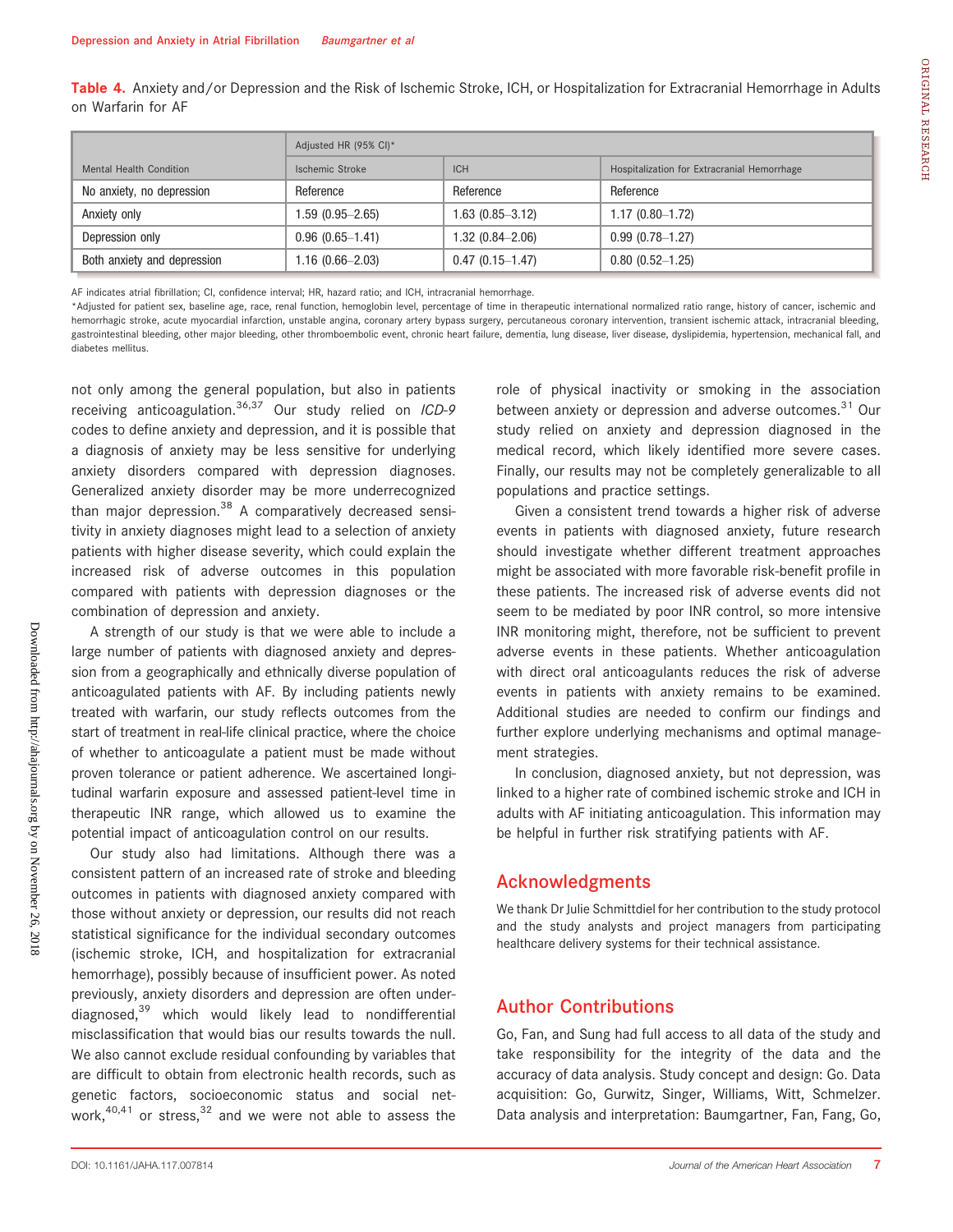Sung. Drafting the article Baumgartner, Fang, Go. Critical revision of the article for important intellectual content: Baumgartner, Fan, Fang, Go, Gurwitz, Singer, Sung, Williams, Witt, Schmelzer. Statistical analyses: Fan. Secured funding: Go. Administrative, technical, or material support: Fan, Go, Sung. Study supervision: Go.

# Sources of Funding

This study was funded by the National Institute on Aging (R01 AG15478), the National Heart, Lung, and Blood Institute (U19 HL91179 and RC2HL101589), the National Institute of Mental Health (3U19HL91179-4S1), and the National Institute on Aging (R24 AG045050). Baumgartner received support from the Swiss National Science Foundation (P2BEP3\_165409).

#### **Disclosures**

Singer receives research support from Boehringer Ingelheim and Bristol-Myers Squibb; and serves as a consultant for Boehringer Ingelheim, Bristol-Myers Squibb, Merck, Johnson and Johnson, Medtronic, and Pfizer. Go has received a research grant through his institution from iRhythm Technologies. The remaining authors have no disclosures to report.

#### References

- 1. Kessler RC, Berglund P, Demler O, Jin R, Merikangas KR, Walters EE. Lifetime prevalence and age-of-onset distributions of DSM-IV disorders in the National .<br>Comorbidity Survey Replication. Arch Gen Psychiatry. 2005;62:593-602.
- 2. Barth J, Schumacher M, Herrmann-Lingen C. Depression as a risk factor for mortality in patients with coronary heart disease: a meta-analysis. Psychosom Med. 2004;66:802–813.
- 3. Whooley MA. Depression and cardiovascular disease: healing the brokenhearted. JAMA. 2006;295:2874–2881.
- 4. Roest AM, Martens EJ, de Jonge P, Denollet J. Anxiety and risk of incident coronary heart disease: a meta-analysis. J Am Coll Cardiol. 2010;56:38–46.
- 5. Weng LC, Preis SR, Hulme OL, Larson MG, Choi SH, Wang B, Trinquart L, McManus DD, Staerk L, Lin H, Lunetta KL, Ellinor PT, Benjamin EJ, Lubitz SA. Genetic predisposition, clinical risk factor burden, and lifetime risk of atrial fibrillation. Circulation. 2017. Available at: [http://circ.ahajournals.org/content/](http://circ.ahajournals.org/content/early/2017/11/10/CIRCULATIONAHA.117.031431) [early/2017/11/10/CIRCULATIONAHA.117.031431](http://circ.ahajournals.org/content/early/2017/11/10/CIRCULATIONAHA.117.031431). Accessed March 7, 2018.
- 6. Chugh SS, Havmoeller R, Narayanan K, Singh D, Rienstra M, Benjamin EJ, Gillum RF, Kim YH, McAnulty JH Jr, Zheng ZJ, Forouzanfar MH, Naghavi M, Mensah GA, Ezzati M, Murray CJ. Worldwide epidemiology of atrial fibrillation: a Global Burden of Disease 2010 Study. Circulation. 2014;129: 837–847.
- 7. Global, regional, and national age-sex specific all-cause and cause-specific mortality for 240 causes of death, 1990–2013: a systematic analysis for the Global Burden of Disease Study 2013. Lancet. 2015;385:117–171.
- 8. Patel D, Mc Conkey ND, Sohaney R, Mc Neil A, Jedrzejczyk A, Armaganijan L. A systematic review of depression and anxiety in patients with atrial fibrillation: the mind-heart link. Cardiovasc Psychiatry Neurol. 2013;2013:159850.
- 9. Schmitt SK, Turakhia MP, Phibbs CS, Moos RH, Berlowitz D, Heidenreich P, Chiu VY, Go AS, Friedman SA, Than CT, Frayne SM. Anticoagulation in atrial fibrillation: impact of mental illness. Am J Manag Care. 2015;21:e609-e617.
- 10. Magid DJ, Gurwitz JH, Rumsfeld JS, Go AS. Creating a research data network for cardiovascular disease: the CVRN. Expert Rev Cardiovasc Ther. 2008;6:1043–1045.
- 11. Go AS, Magid DJ, Wells B, Sung SH, Cassidy-Bushrow AE, Greenlee RT, Langer RD, Lieu TA, Margolis KL, Masoudi FA, McNeal CJ, Murata GH, Newton KM,

Novotny R, Reynolds K, Roblin DW, Smith DH, Vupputuri S, White RE, Olson J, Rumsfeld JS, Gurwitz JH. The Cardiovascular Research Network: a new paradigm for cardiovascular quality and outcomes research. Circ Cardiovasc Qual Outcomes. 2008;1:138–147.

- 12. Go AS, Hylek EM, Chang Y, Phillips KA, Henault LE, Capra AM, Jensvold NG, Selby JV, Singer DE. Anticoagulation therapy for stroke prevention in atrial fibrillation: how well do randomized trials translate into clinical practice? JAMA. 2003;290:2685–2692.
- 13. Croen LA, Zerbo O, Qian Y, Massolo ML, Rich S, Sidney S, Kripke C. The health status of adults on the autism spectrum. Autism. 2015;19:814–823.
- 14. Singer DE, Chang Y, Fang MC, Borowsky LH, Pomernacki NK, Udaltsova N, Go AS. The net clinical benefit of warfarin anticoagulation in atrial fibrillation. Ann Intern Med. 2009;151:297–305.
- 15. Go AS, Hylek EM, Borowsky LH, Phillips KA, Selby JV, Singer DE. Warfarin use among ambulatory patients with nonvalvular atrial fibrillation: the anticoagulation and risk factors in atrial fibrillation (ATRIA) study. Ann Intern Med. 1999;131:927–934.
- 16. Go AS, Chertow GM, Fan D, McCulloch CE, Hsu CY. Chronic kidney disease and the risks of death, cardiovascular events, and hospitalization. N Engl J Med. 2004;351:1296–1305.
- 17. Rosendaal FR, Cannegieter SC, van der Meer FJ, Briet E. A method to determine the optimal intensity of oral anticoagulant therapy. Thromb Haemost. 1993;69:236–239.
- 18. Levey AS, Stevens LA, Schmid CH, Zhang YL, Castro AF III, Feldman HI, Kusek JW, Eggers P, Van Lente F, Greene T, Coresh J; CKD-EPI (Chronic Kidney Disease Epidemiology Collaboration). A new equation to estimate glomerular filtration rate. Ann Intern Med. 2009;150:604–612.
- 19. Shibeshi WA, Young-Xu Y, Blatt CM. Anxiety worsens prognosis in patients with coronary artery disease. J Am Coll Cardiol. 2007;49:2021–2027.
- 20. Kawachi I, Sparrow D, Vokonas PS, Weiss ST. Symptoms of anxiety and risk of coronary heart disease: the Normative Aging Study. Circulation. 1994;90:2225–2229.
- 21. Paradise HT, Berlowitz DR, Ozonoff A, Miller DR, Hylek EM, Ash AS, Jasuja GK, Zhao S, Reisman JI, Rose AJ. Outcomes of anticoagulation therapy in patients with mental health conditions. J Gen Intern Med. 2014;29:855-861.
- 22. Gupta A. Capsule commentary on Paradise et al., outcomes of anticoagulation therapy in patients with mental health conditions. J Gen Intern Med. 2014;29:892.
- 23. Schauer DP, Moomaw CJ, Wess M, Webb T, Eckman MH. Psychosocial risk factors for adverse outcomes in patients with nonvalvular atrial fibrillation receiving warfarin. J Gen Intern Med. 2005;20:1114–1119.
- 24. Witt DM, Delate T, Clark NP, Martell C, Tran T, Crowther MA, Garcia DA, Ageno W, Hylek EM, Warped C. Twelve-month outcomes and predictors of very stable INR control in prevalent warfarin users. J Thromb Haemost. 2010;8:744–749.
- 25. Pokorney SD, Simon DN, Thomas L, Fonarow GC, Kowey PR, Chang P, Singer DE, Ansell J, Blanco RG, Gersh B, Mahaffey KW, Hylek EM, Go AS, Piccini JP, Peterson ED; Outcomes Registry for Better Informed Treatment of Atrial Fibrillation Investigators. Patients' time in therapeutic range on warfarin among US patients with atrial fibrillation: results from ORBIT-AF registry. Am Heart J. 2015;170:141–148, 148.e141.
- 26. Davis NJ, Billett HH, Cohen HW, Arnsten JH. Impact of adherence, knowledge, and quality of life on anticoagulation control. Ann Pharmacother. 2005;39:632-636.
- 27. Hirsh J, Dalen J, Anderson DR, Poller L, Bussey H, Ansell J, Deykin D. Oral anticoagulants: mechanism of action, clinical effectiveness, and optimal therapeutic range. Chest. 2001;119:8s–21s.
- 28. Cramer JA, Rosenheck R. Compliance with medication regimens for mental and physical disorders. Psychiatr Serv. 1998;49:196–201.
- 29. Osterberg L, Blaschke T. Adherence to medication. N Engl J Med. 2005;353:487–497.
- 30. Goldman L, Freidin R, Cook EF, Eigner J, Grich P. A multivariate approach to the prediction of no-show behavior in a primary care center. Arch Intern Med. 1982;142:563–567.
- 31. Bonnet F, Irving K, Terra JL, Nony P, Berthezene F, Moulin P. Anxiety and depression are associated with unhealthy lifestyle in patients at risk of cardiovascular disease. Atherosclerosis. 2005;178:339–344.
- 32. Austin AW, Wissmann T, von Kanel R. Stress and hemostasis: an update. Semin Thromb Hemost. 2013;39:902–912.
- 33. Krummenacher R, Lukas PS, Demarmels Biasiutti F, Begre S, Znoj H, von Kanel R. Relationship between psychological distress and endogenous anticoagulants in patients with a previous venous thromboembolic event. Clin Appl Thromb Hemost. 2011;17:171–180.
- 34. Player MS, Peterson LE. Anxiety disorders, hypertension, and cardiovascular risk: a review. Int J Psychiatry Med. 2011;41:365-377.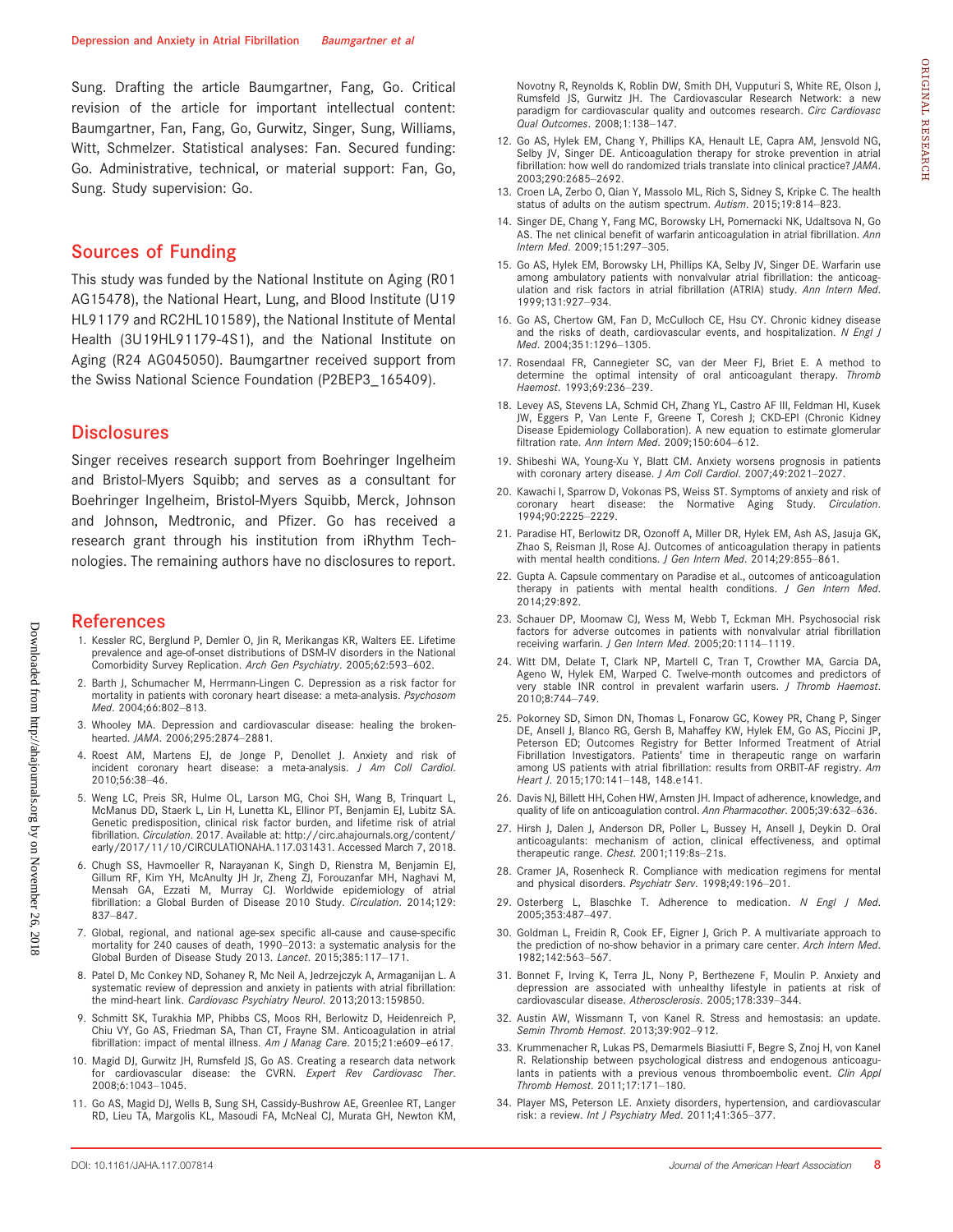- 35. Lichtman JH, Froelicher ES, Blumenthal JA, Carney RM, Doering LV, Frasure-Smith N, Freedland KE, Jaffe AS, Leifheit-Limson EC, Sheps DS, Vaccarino V, Wulsin L. Depression as a risk factor for poor prognosis among patients with acute coronary syndrome: systematic review and recommendations: a scientific statement from the American Heart Association. Circulation. 2014;129:1350–1369.
- 36. Michal M, Prochaska JH, Keller K, Gobel S, Coldewey M, Ullmann A, Schulz A, Lamparter H, Munzel T, Reiner I, Beutel ME, Wild PS. Symptoms of depression and anxiety predict mortality in patients undergoing oral anticoagulation: results from the thrombEVAL study program. Int J Cardiol. 2015;187:614-619.
- 37. Michal M, Prochaska JH, Ullmann A, Keller K, Gobel S, Coldewey M, Munzel T, Wiltink J, Beutel ME, Wild PS. Relevance of depression for anticoagulation management in a routine medical care setting: results from the thrombEVAL study program. J Thromb Haemost. 2014;12:2024–2033.
- 38. Wittchen HU, Kessler RC, Beesdo K, Krause P, Hofler M, Hoyer J. Generalized anxiety and depression in primary care: prevalence, recognition, and<br>management. *J Clin Psychiatry*. 2002;63(suppl 8):24–34.
- 39. Kasper S. Anxiety disorders: under-diagnosed and insufficiently treated. Int J Psychiatry Clin Pract. 2006;10(suppl 1):3–9.
- 40. Frasure-Smith N, Lesperance F, Habra M, Talajic M, Khairy P, Dorian P, Roy D. Elevated depression symptoms predict long-term cardiovascular mortality in patients with atrial fibrillation and heart failure. Circulation. 2009;120:134-140, 133p following 140
- 41. Lukas PS, Neugebauer A, Schnyder S, Biasiutti FD, Krummenacher R, Ferrari ML, von Kanel R. Depressive symptoms, perceived social support, and prothrombotic measures in patients with venous thromboembolism. Thromb Res. 2012;130:374–380.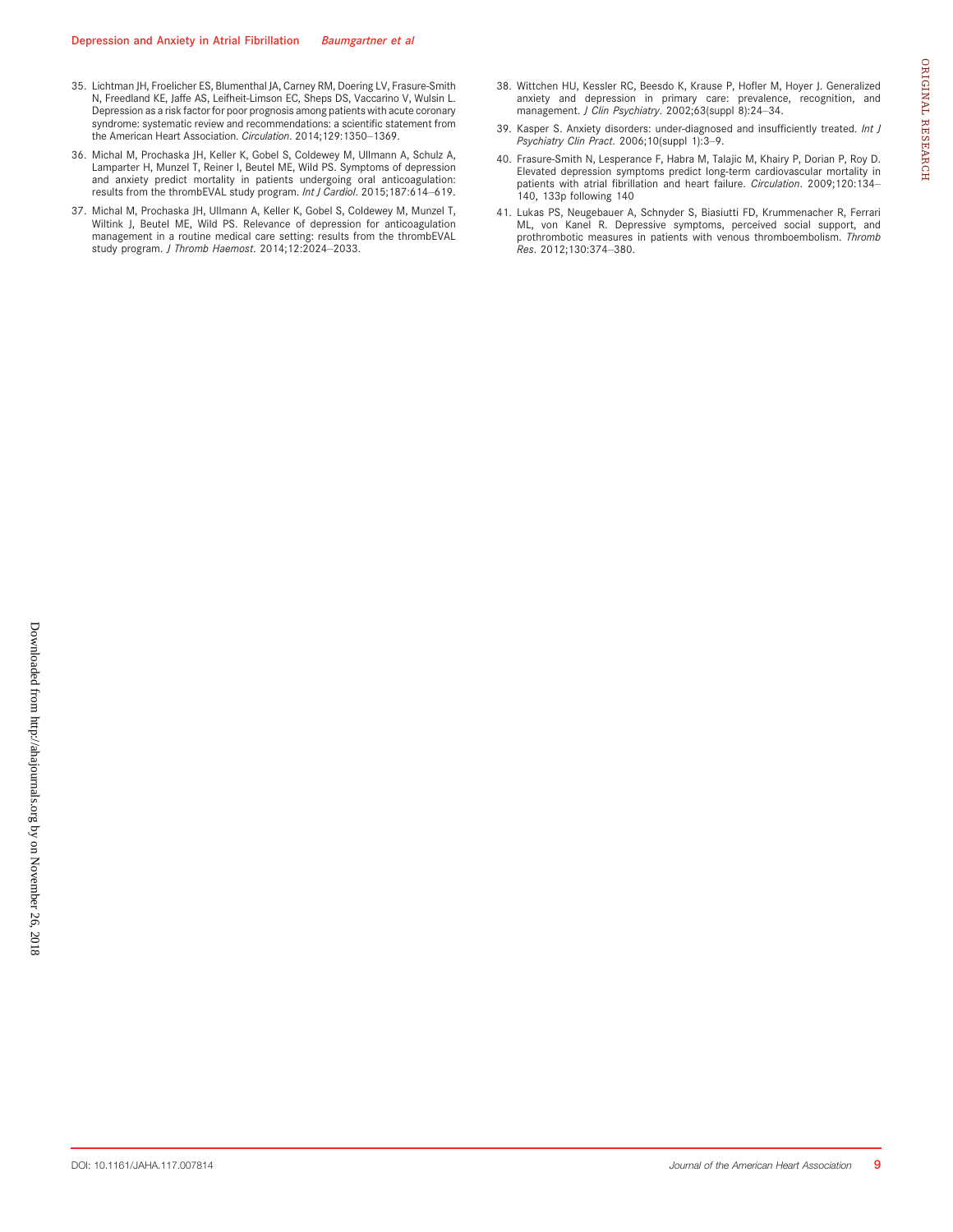# **SUPPLEMENTAL MATERIAL**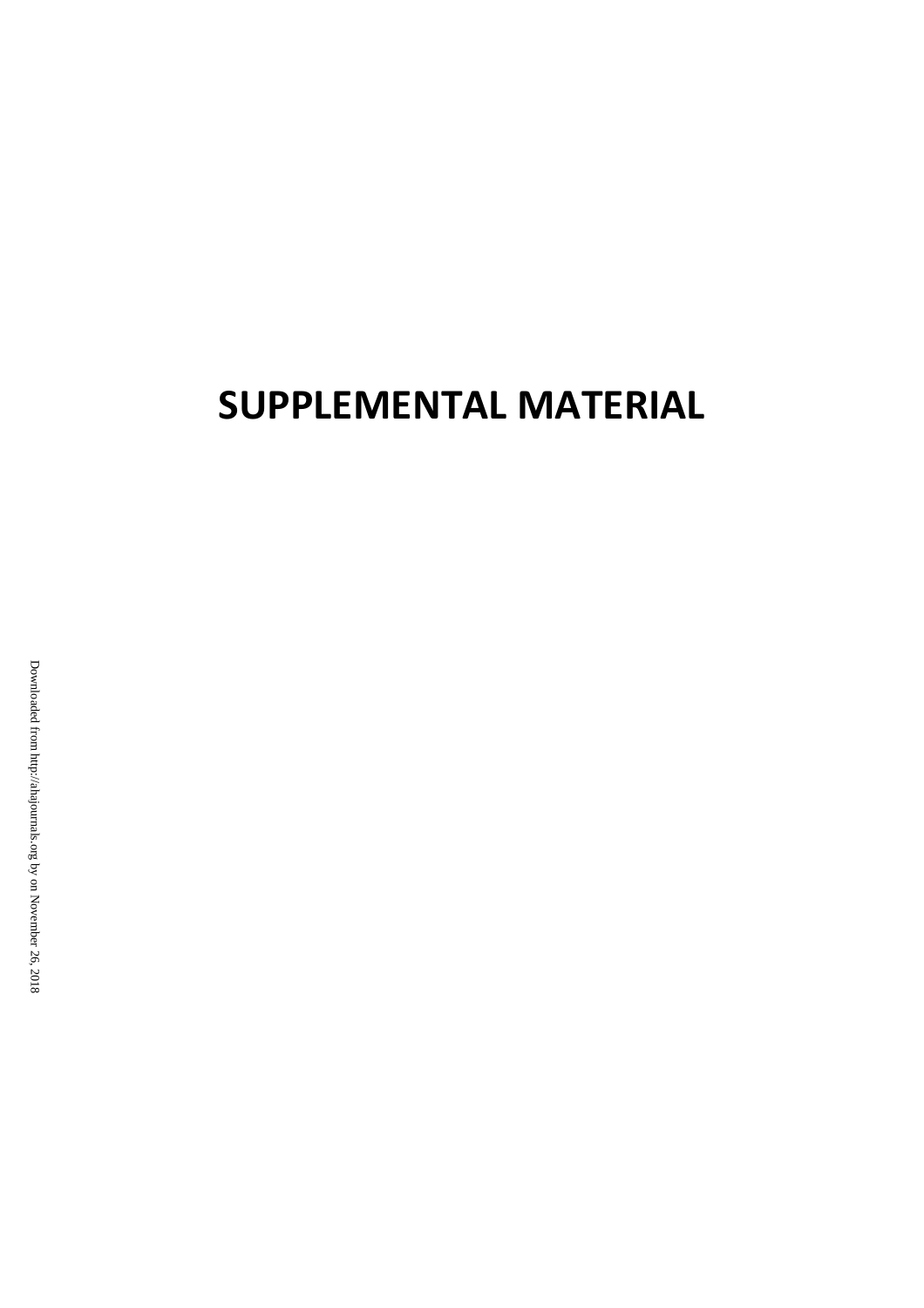#### **Data S1.**

# **Supplemental Methods. International Classification of Diseases, 9th Edition (ICD-9) Codes Used for the Definition of Outcomes of Interest**

# Ischemic Stroke:

Principal hospital discharge diagnosis of following ICD-9 codes:

433.01, 433.11, 433.21, 433.31, 433.81, 433.91, 434.01, 434.11, 434.91, 436.

# Intracranial Hemorrhage:

Primary or secondary hospital discharge diagnosis of following ICD-9 codes: 430, 431, 432, 432.0, 432.1, 432.9, 852, 852.0, 852.00, 852.01, 852.02, 852.03, 852.04, 852.05, 852.06, 852.09, 852.1, 852.10, 852.11, 852.12, 852.13, 852.14, 852.15, 852.16, 852.19, 852.2, 852.20, 852.21, 852.22, 852.23, 852.24, 852.25, 852.26, 852.29, 852.3, 852.30, 852.31, 852.31, 852.33, 852.34, 852.35, 852.36, 852.39, 852.4, 852.40, 852.41, 852.42, 852.43, 852.44, 852.45, 852.46, 852.49, 852.5, 852.50, 852.51, 852.52, 852.53, 852.54, 852.55, 852.56, 852.59, 853, 853.0, 853.00, 853.01, 853.02, 853.03, 853.04, 853.05, 853.06, 853.09, 853.1, 853.10, 853.11, 853.12, 853.13, 853.14, 853.15, 853.16, 853.19.

# Hospitalization for Extracranial Hemorrhage

ICD-9 codes for gastrointestinal bleeding or other bleeding in the primary position: 455.2, 455.5, 455.8, 456.0, 456.20, 530.7, 530.82, 531.00, 531.01, 531.20, 531.21, 531.40, 531.41, 531.60, 531.61, 532.00, 532.01, 532.20, 532.21, 532.40, 532.41, 532.60, 532.61, 533.00, 533.01, 533.20, 533.21, 533.40, 533.41, 533.60, 533.61, 534.00, 534.01, 534.20, 534.21, 534.40, 534.41, 534.60, 534.61, 535.01, 535.11, 535.21, 535.31, 535.41, 535.51,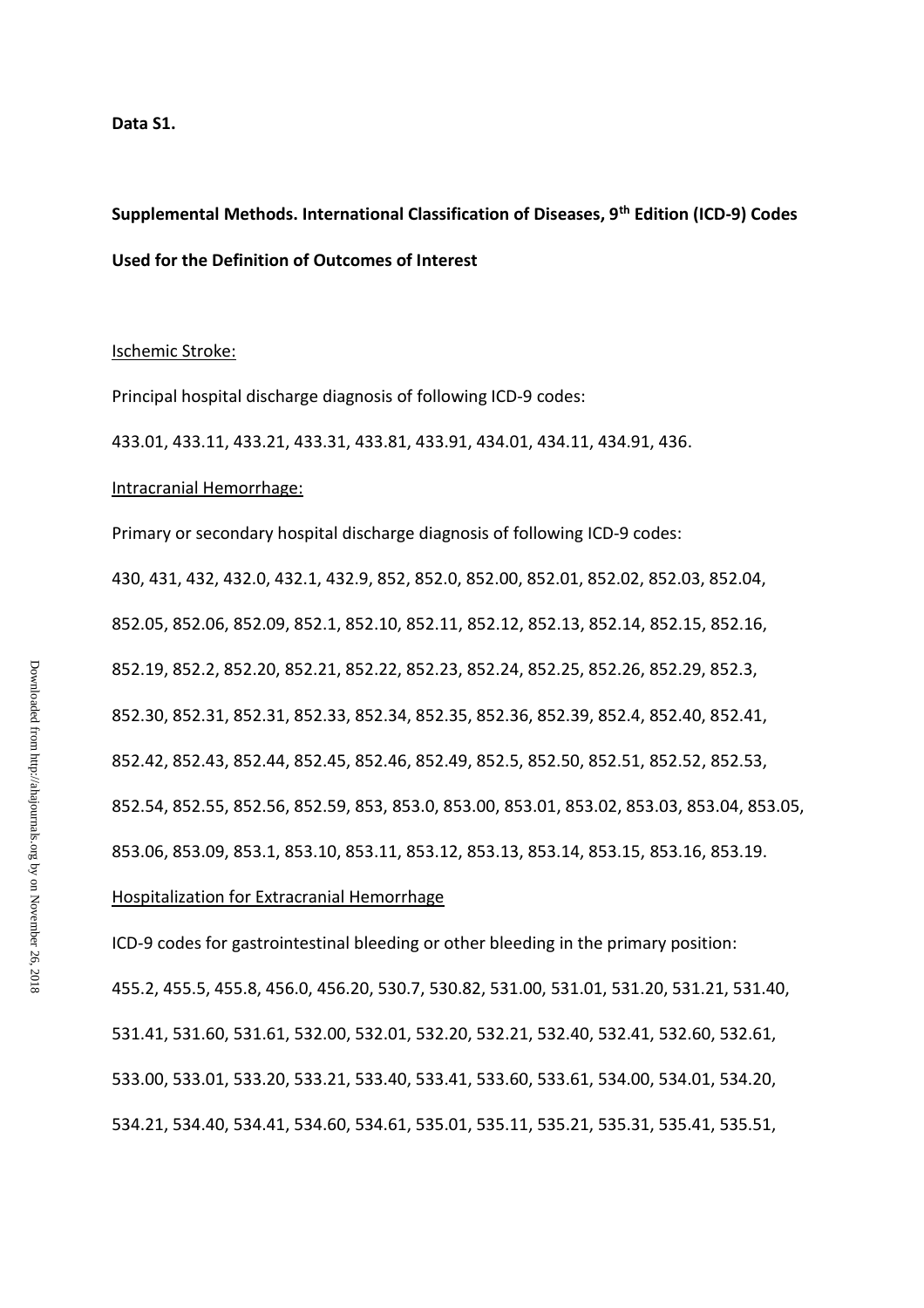535.61, 537.83, 562.02, 562.03, 562.12, 562.13, 568.81, 569.3, 569.85, 578.0, 578.1, 578.9, 423.0, 599.7, 719.11, 784.7, 784.8, 786.3, 287.8, 287.9, 627.0 , 627.1 , 626.2, 998.11, 459.0.